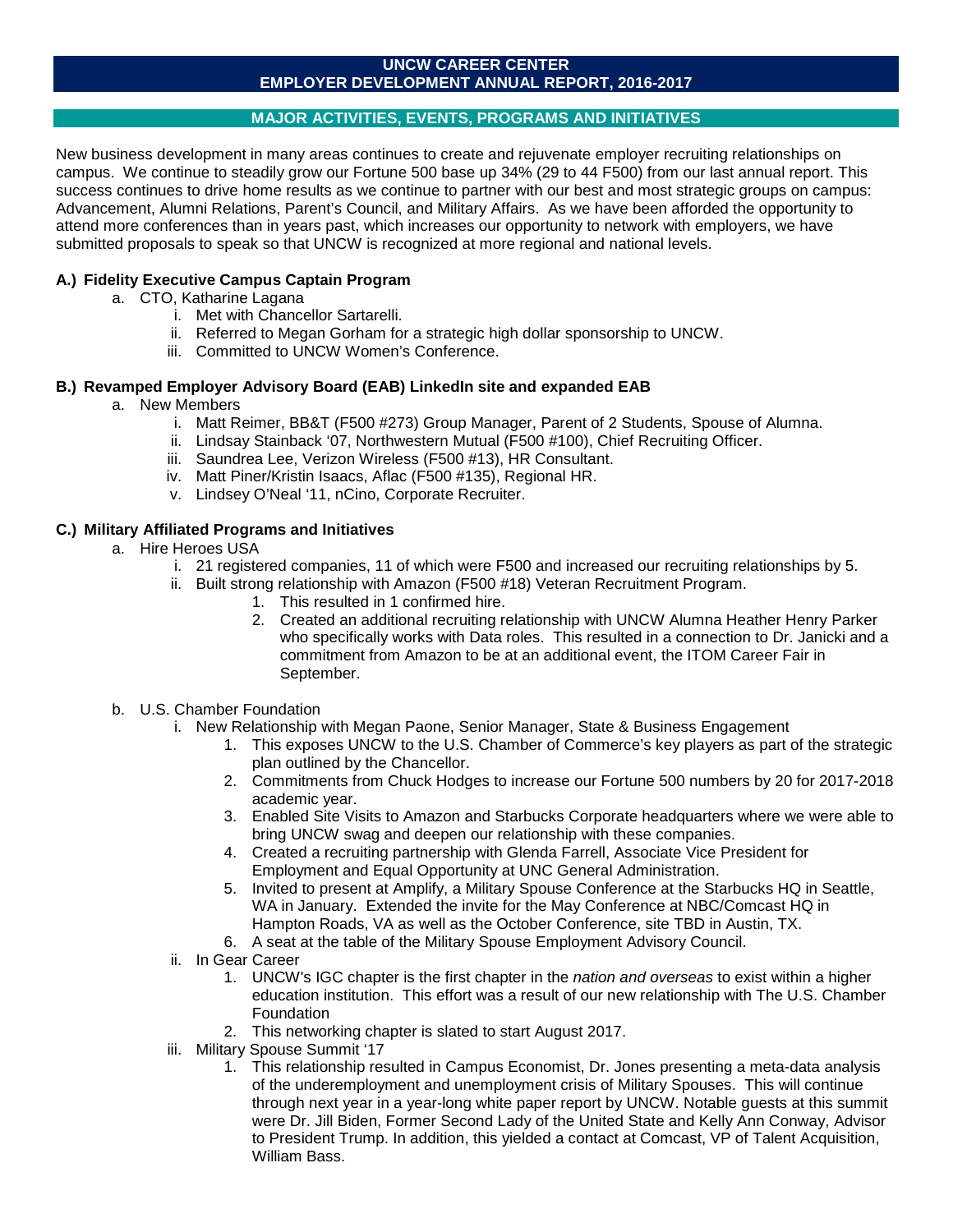- c. NCVEC (North Carolina Veterans Enablement Consortium)
	- i. New relationship with this consortium of major employers to include many Fortune 500 in the RTP.
	- ii. NCVEC is under the umbrella of the Governor's Working Group on Veterans, Service Members, and their Families.
	- iii. UNCW was represented at the annual conference in tandem with ECU and Fayetteville Technical Community College.
	- iv. This earned us an invite to a luncheon with several University recruiters from SAS, NetApp, Cysco, Caterpillar, MetLife, and BioGen where UNCW was a spotlight school for their commitment to veteran outreach, specifically in the IT Sector.
- d. NCDBA (North Carolina Defense Business Association)
	- i. New Relationship with Tammy Everett, Executive Director.
	- ii. This exposes UNCW to a variety of employers with ties to the DoD Community.
	- iii. Hosting the annual kickoff meeting in January.
- e. Expanding Relationship with Onslow Extension
	- i. Continue to build relationship with the OE Team.
	- ii. Responding to the career development needs of the students enrolled at the extension site.
- f. Initiating relationship with Fort Bragg to create a Bragg Extenstion Site
	- i. The Chancellor, Director of Military Affairs & Team, and myself met with Deputy Garrison Commander Mitchell.
	- ii. Chancellor assigned me as a point of contact for this outreach effort based on my employer contacts at Fort Bragg.

### **D.) Sponsorship Activity**

- a. Soaring Partners
	- i. Further developed the program with key approvers on campus and successfully initiated solicitations of the program.
	- ii. \$10,000 in Corporate Sponsorships came in as a result, with an additional \$9,200 in-kind sponsorship from Cumulus Media.
	- iii. Developed the Soaring Partners wall in the Career Center to honor our Sponsors.
	- iv. Revamped our Soaring Partners program to include the Athletic Job Fair which garnered more interest from employers.
	- v. Three more deals in the pipeline: Red Ventures, The Select Group and First Command Financial.
- b. Career Fair set up sponsorship levels, with Sherwin Williams as a Diamond Sponsor for 2017
	- i. Rescheduled annual career fair to the fall based on employer feedback and NACE data.
		- 1. Committed \$2,000 Fall Career Fair from Castle Branch

## **E.) Conferences**

- a. NACE Presentation Proposals-Pending Approval (2)
	- i. January 20, 2017: Presenter acceptance notifications distributed.
		- 1. June 2017: Presentation not accepted.
		- 2. Acceptance to the New Employer Recruitment Task Force Team which will explore membership development opportunities for increasing employer membership across a range of industries and geographic locations.
			- a. Notable members include folks from GE, Red Ventures, Yale, KPMG, Abbot Laboratories and Liberty Mutual.
- b. SoAce Presentation Proposal-Pending Approval For December 2017
	- i. Collaborating with Enterprise.
- c. NCACE Presentation Proposal Submitted
	- i. January 2017: pending approval-TBD
		- 1. June 2017: presentation accepted and presented as follows: Revamping Employer Development at Your Career Center. This resulted in larger schools seeking best practices from Thom and Rebecca. Notable schools looking for best practices: UNC Charlotte, NC State, Elon and Wake Forest
	- ii. January 2017: Invited to partner with Enterprise Holdings on Break Out Session
		- 1. June 2017: Presentation accepted and presented. This was one of the larger attended events at NCACE. We presented on "Confessions of a Recruiter" and dove deep into the "why" employers cherry pick schools for recruitment and not others.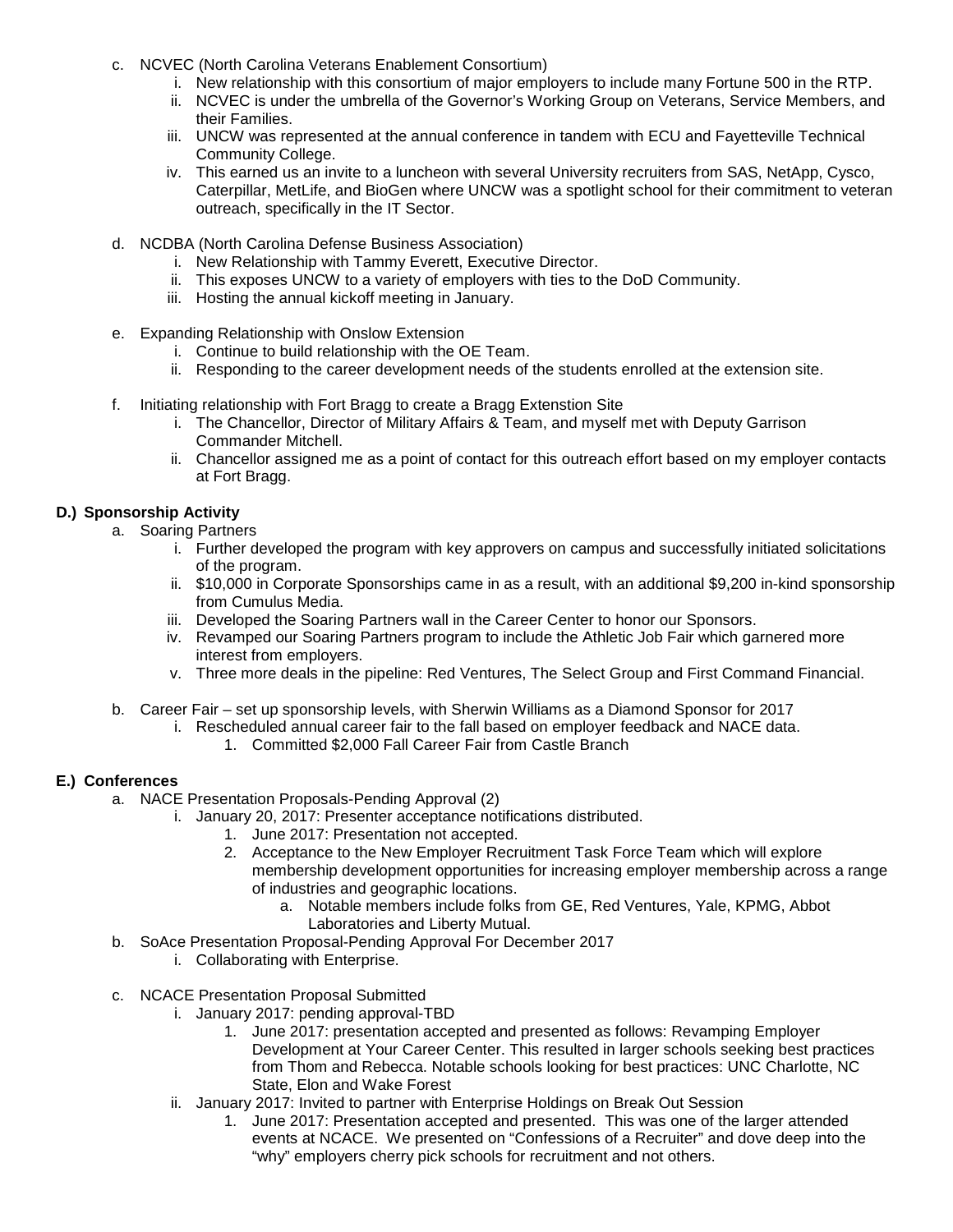- d. ACSN (Alumni & Career Services Network) Annual Conference
	- i. Hosting a Dinner for employers and peer schools.
	- Building on our relationship with Alumni Relations and employers who are looking for a more seasoned Seahawk.
- e. Red Ventures Sales Summit
	- i. May 2017: Invited by Red Ventures along with faculty, James Hunt, to serve as faculty advisors to 30 students pre-selected to attend the  $2 \frac{1}{2}$  day summit. Schools selected included Elon, South Carolina, Virginia Tech and ECU. This deepened my relationship with James Hunt and furthered the sponsorship conversations between our center and Red Ventures.
- f. Orlando High Tech Corridor Conference
	- i. Invited back for the 2<sup>nd</sup> year. This yielded us several new partnerships with Northrup Grumman and other IT companies in the Orlando market. This is a free trip and one that gets us exposure along with schools with robust Engineering programs like our peer school Rowan and larger schools like Michigan Tech, Pitt, NYU, etc. We have been invited back for 2018 and the beauty behind this trip is that it is at no cost to us and gets us strong exposure to companies who otherwise wouldn't know who we are.

### **F.) Alumni/Advancement**

- a. Brazen Virtual Alumni Networking
	- i. Held two Alumni Networking events on 9/15 and 12/7.
	- ii. Scheduled a virtual job fair: cancelled due to lack of employer interest. We will revisit this for the coming academic year on how we can make this an easier process for employers.
- b. Summer Sendoffs/Parent's Weekends Southern Shindig
	- i. Attended Wake Forest, Charlotte, and High Point Summer Send Offs to engage with high profile parents who are potential decisions makers, recruiters, etc. This yielded several new relationships and increased partnership from parents at Resumania, 2016 Seahawk Leadership Conference, Nursing Career Fair, as well as commitments from parents to be adopted by our Career Sector Liaison (Industry Cluster) initiative which resulted in our Career Counselors connecting with these individuals.
- c. We are strengthening our partnership with Alumni Relations by attending the Alumni & Career Services Network conference together. This will bring forward new ideas and collaboration on how we can best partner with our Alumni employers. Please see the ACSN Conference listed in line item E.

#### **G.) First Destination Surveys**

- a. Red Ventures agreed this fall to sponsor a new iPad as an incentive drawing prize for 2017 First Destination Survey.
- b. Partnered with CAS so that our team could distribute First Data surveys at graduation which resulted in the capture of 673 students.
- c. Created an online version of the survey for students to fill out in addition to our more traditional metrics.
- d. The number of staff, volunteers and hours to make this happen includes an average of 10-15 volunteers, per semester, including our Career Center Team of 10. In addition to this, we rely on our four student workers to assist our Career Center team with keying in the data to produce a timely report. With the data below, this should also be fruitful to make a case to have a centralized team within Institutional Research to make this project a priority.

#### i. **Classes of Spring & Summer 16:**

- *Methods of collection-*
	- 1. Email 1,302 (personal only)
	- 2. Phone calls 1,834
	- 3. Surveys from other campus units/resources (Graduate Clearinghouse) approx. 602
	- 4. 1,760 Data collected. 1,293 employed, 129 seeking, 386 attending grad school, 42 seeking grad school, 20 Other

# ii. **Class of Fall 16:**

*Methods of collection-*

- 1. Email 2,004 (UNCW and personal)
- 2. Phone calls 955
- 3. Surveys from other campus units/resources (Graduate Clearinghouse) approx. 170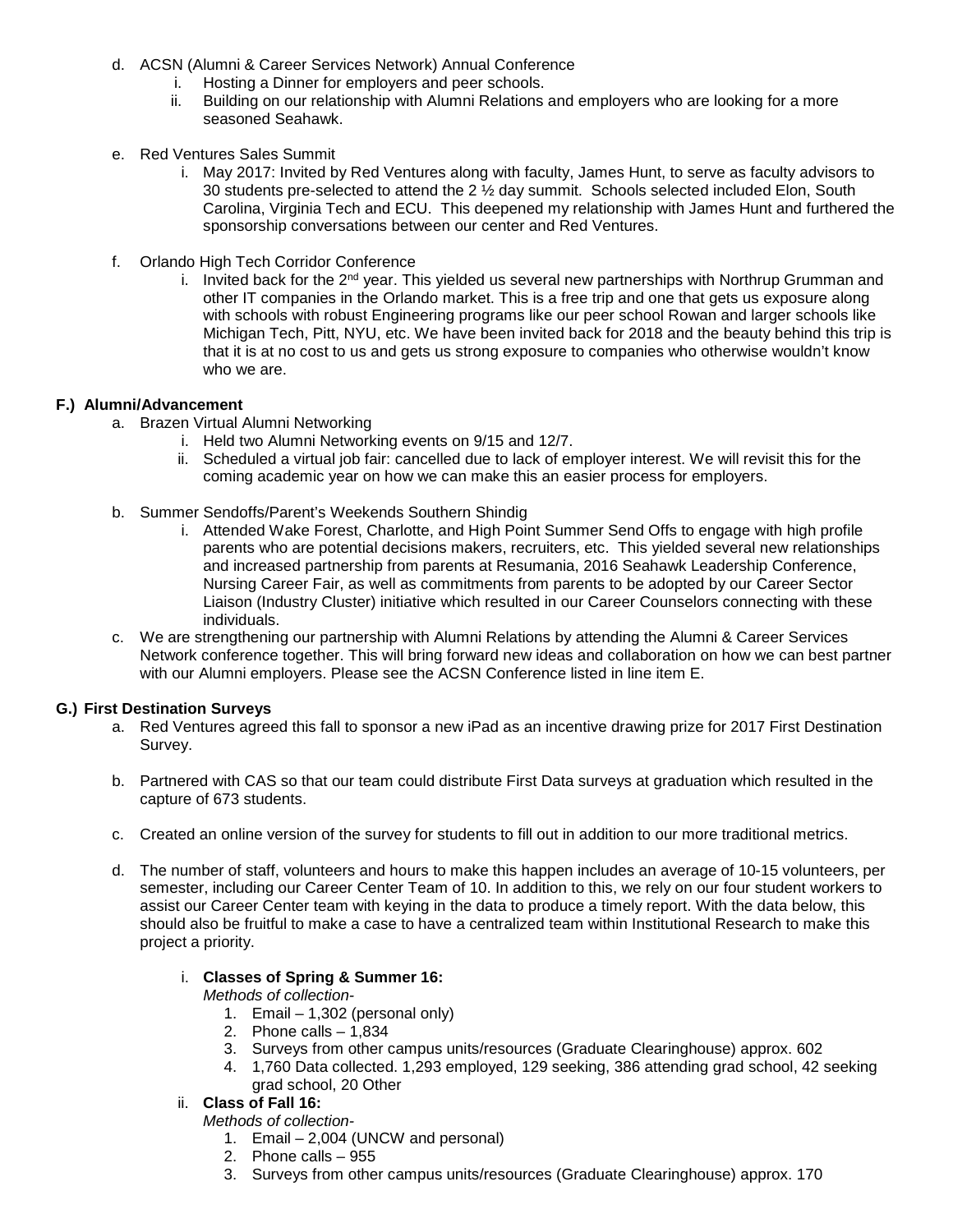- 4. 566 Data collected. 442 employed, 47 seeking, 93 attending grad school, 40 seeking grad school, 13 Other
- iii. **Class of Spring 17** (*thus far)*
	- *Methods of collection-*
		- 1. Data collected at commencement (CAS only!)
		- 2. 673 survey cards collected
		- 3. 135 employed, approx. 250 seeking, 63 attending grad school, 76 seeking grad school, 9 **Other**

# **H.) Employer Site Visits for CC Team/Employer Development**

- a. January: The Select Group, NC State Ports Authority, NetSertive, NC Emergency Management, NetApp, Fidelity
- b. June 2017: Amazon, Starbucks, Red Ventures, Well Care

# **I.) Student Site Visits**

- a. January 2017: Commitments from NetSertive, Red Ventures
- b. June 2017: Well Care
	- i. To further this opportunity, we have found that working closely with student orgs and faculty will yield better numbers. We are committed to working with a few key faculty and students groups to increase this opportunity for students.
- c. Collaborating with Faculty James Hunt for fall site visits.
- d. Goal: gathering funding for our military affiliated students to take a trip to Seattle to engage with the employers from the MSEAC/VEAC Council.
- **J.) Duke Energy Internships**: In the summer of 2015, the Career Center, as charged by the UNC Board of Governors, funded by Duke Energy (via a Workforce Development Grant), and in partnership with the SBTSC, launched the pilot of the *Duke Energy/UNC System Internship Initiative at UNCW*. The goal of the program is to increase the number of students on campus who have a meaningful internship prior to graduation, with the goal of increasing employment post- graduation. From Summer 2016 through Summer 2019, Duke will sponsor 20 more interns.

| Summer 2017        | <b>Employer Organization</b>                    | # Students Placed |  |
|--------------------|-------------------------------------------------|-------------------|--|
|                    | Dry Corp                                        | 2                 |  |
|                    | <b>Tritech Forensics</b>                        | 1                 |  |
|                    | <b>Industrial Contract Services</b>             | 1                 |  |
|                    | Mirimichi                                       |                   |  |
|                    | <b>Art Works</b>                                |                   |  |
|                    | Port City Gymnastics                            | 1                 |  |
|                    | H&P Woodturnings                                | 1                 |  |
|                    | <b>Flow Science</b>                             |                   |  |
| Summer 2016        | <b>Employer Organization</b>                    | # Students Placed |  |
|                    | Data Flex Solutions                             |                   |  |
|                    | <b>Industrial Contract Services Corporation</b> |                   |  |
|                    | Dry Corp LLC                                    |                   |  |
|                    | <b>Tri-tech Forensics</b>                       |                   |  |
| <b>Summer 2015</b> | <b>Employer Organization</b>                    | # Students Placed |  |
|                    | <b>Tri-tech Forensics</b>                       |                   |  |
|                    | Wrightsville Beach Landscape                    |                   |  |

# **EMPLOYER DEVELOPMENT TRENDS: OPPORTUNITIES AND CHALLENGES**

- A.) Increased interest from employers as a result of initiatives above leads us to an increased need in resources, such as additional staffing, budget for UNCW marketing swag, and virtual platforms/increased technology to recruit new employers to UNCW.
- B.) Student attendance is always a challenge and gaining buy-in from faculty to allow students to attend career-related events during lecture/lab hours is critical.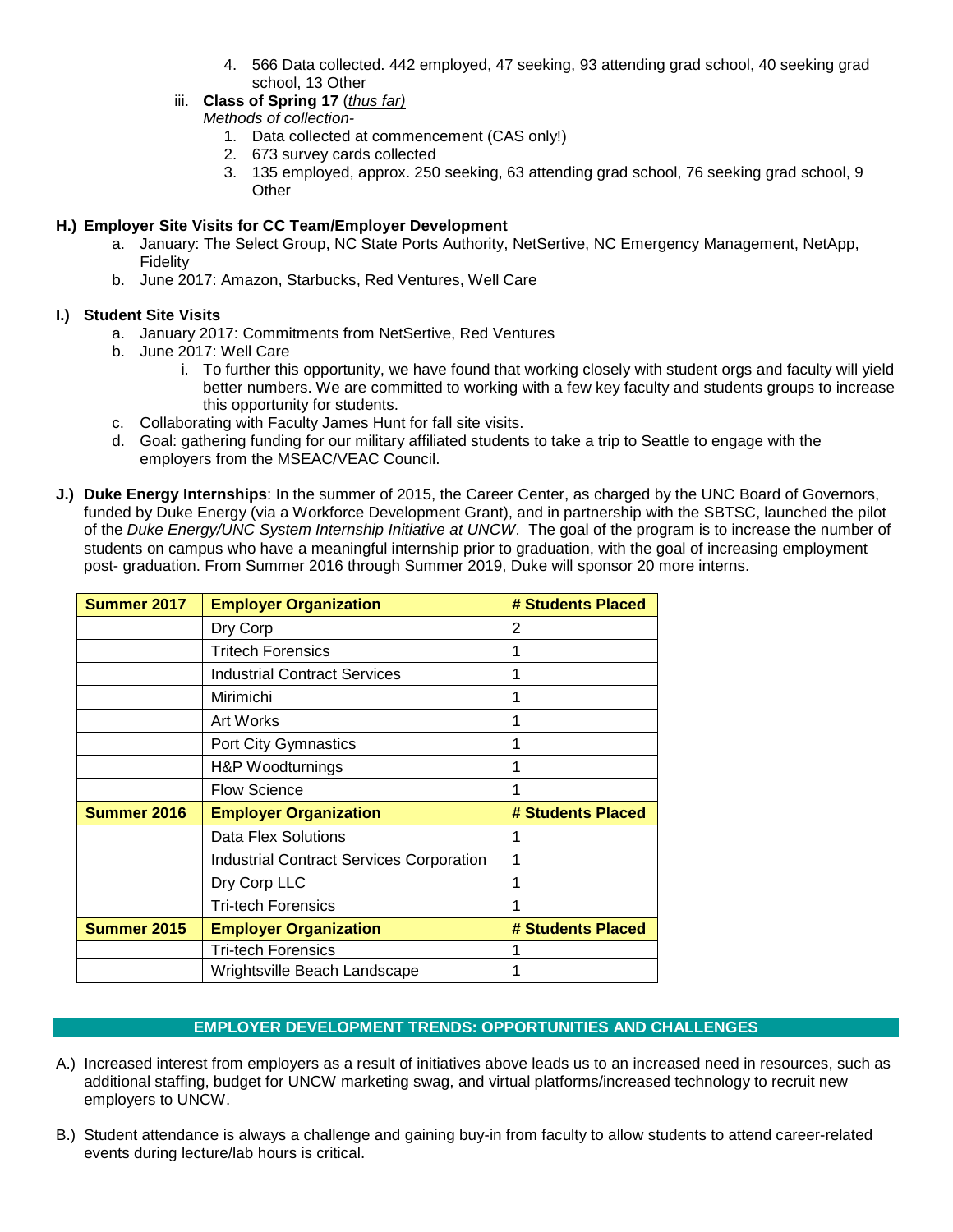- C.) We receive continued feedback from major employers that we aren't competitive enough based on national rankings to get on their recruiting calendar.
- D.) After engaging in multiple outreach efforts, the Employer Development team needs to grow so that we are connecting with local businesses and startups, non-profits, North Carolinian and Fortune 500 organizations.
- E.) We have found that with our new programs in the "hopper," like the MS in Data Science, we now have the interest of major employers. This is an area of opportunity for us to capitalize on going further.
- F.) We absolutely MUST have an Engineering program, increased health care programs like a P.A. program, a data analytics program geared towards healt,h and a Supply Chain program to be competitive with peer and larger than peer schools. This is direct employer feedback from multiple outreach channels, such as the Orlando High Tech Corridor Conference, the Frontier Data Analytics Conference and the NACE Conference.

## **SUMMARY: EMPLOYER DEVELOPMENT ACCOMPLISHMENTS RELATED TO GOALS AND OBJECTIVES**

## **We continue to increase**:

- A.) our number of Fortune 500 employers from 44, up 34% from the last annual report, to 100+.
- B.) the number of high performing organizations and non-profits with strong ties to North Carolina.
- C.) the overall outreach efforts in the pockets where our alumni live outside of North Carolina.

We aim to continue increasing the quality of our Employer Advisory Board to which we have added 5 new members, including decision makers who are alumni, spouses of alumni, and parents. Four of the five new organizations are Fortune 500 organizations.

In the Military Affiliated space, we held our first ever veteran recruiting event with 21 registered companies, 11 of which were F500, and increased our recruiting relationships by 5. Amazon is our most cherished and successful relationship, as they have committed to continued recruitment on campus as well as hiring Kevin Smith, President of NC VETS, to full time employment.

In addition, UNCW has created a national presence by joining the U.S. Chamber Foundation's Hiring our Heroes corporate sponsorship partnership. We presented at the Military Spouse Summit in Washington D.C. and will be a strategic partner with corporate sponsors like Toyota, LaQuinta, Car Max, USAA, Capital One, and Amazon in producing a white paper report on the underemployment and the unemployment crisis of Military Spouses. This has yielded us a seat at the Military Spouse Employment Advisory Council.

In terms of site visits, we scheduled two site visits that included a listing in the Business Journal's "Best Places to Work." The student interest in these was low so we rescheduled for Spring 2017 so that we can increase marketing for these opportunities.

The Career Center continues to engage and strengthen its relationship with Alumni Relations and held two Alumni Networking events on 9/15 and 12/7. Our virtual Career Fair as a test pilot was scheduled for Spring 2017. Our Referral system went live a week and a half earlier than anticipated and has yielded 25 inquiries and 6 new organizations posting to Seawork and registering for events.

Our Soaring Partners program yielded \$10,000 in Corporate Sponsorships came in as a result, with an additional \$9,200 in-kind sponsorship from Cumulus Media. In addition to our Soaring Partners Program, we have instilled a Sponsorship opportunity for the Career Fair and have netted an additional \$1,000 to date for that opportunity happening in February of 2017.

We are in the development phase of a mentorship program due to demand by current employers. While no strategic plan is fully in place, we have matched a current student with Ruth Ruiz Smith, Chief Communications Officer of New Hanover County, as a result of the Virtual Alumni Networking event. Lastly, we continue to be laser focused on the needs of the business world and have begun the "Adopt an Employer" model to maximize our education as we move to fully transition to the Career Sector Model. These "extras" include webinars, lunch & learns, the opportunity to sit in on interviews with candidates, etc.

## **EMPLOYER DEVELOPMENT: ON-CAMPUS RECRUITING AND JOB POSTINGS**

In FY 16-17, the Career Center hosted several recruiters from a variety of industries including Accounting, Advertising/Marketing, Automotive, Aviation/Retail/Wholesale, Banking, Computer/IT/Systems, Education, Energy Company, Engineering – Nuclear, Food and Beverage, Government – Federal, Government – Military, Healthcare – Nursing, Marketing/Technology, Nonprofit, Retail/Merchandising, Staffing Agency, and Transportation.